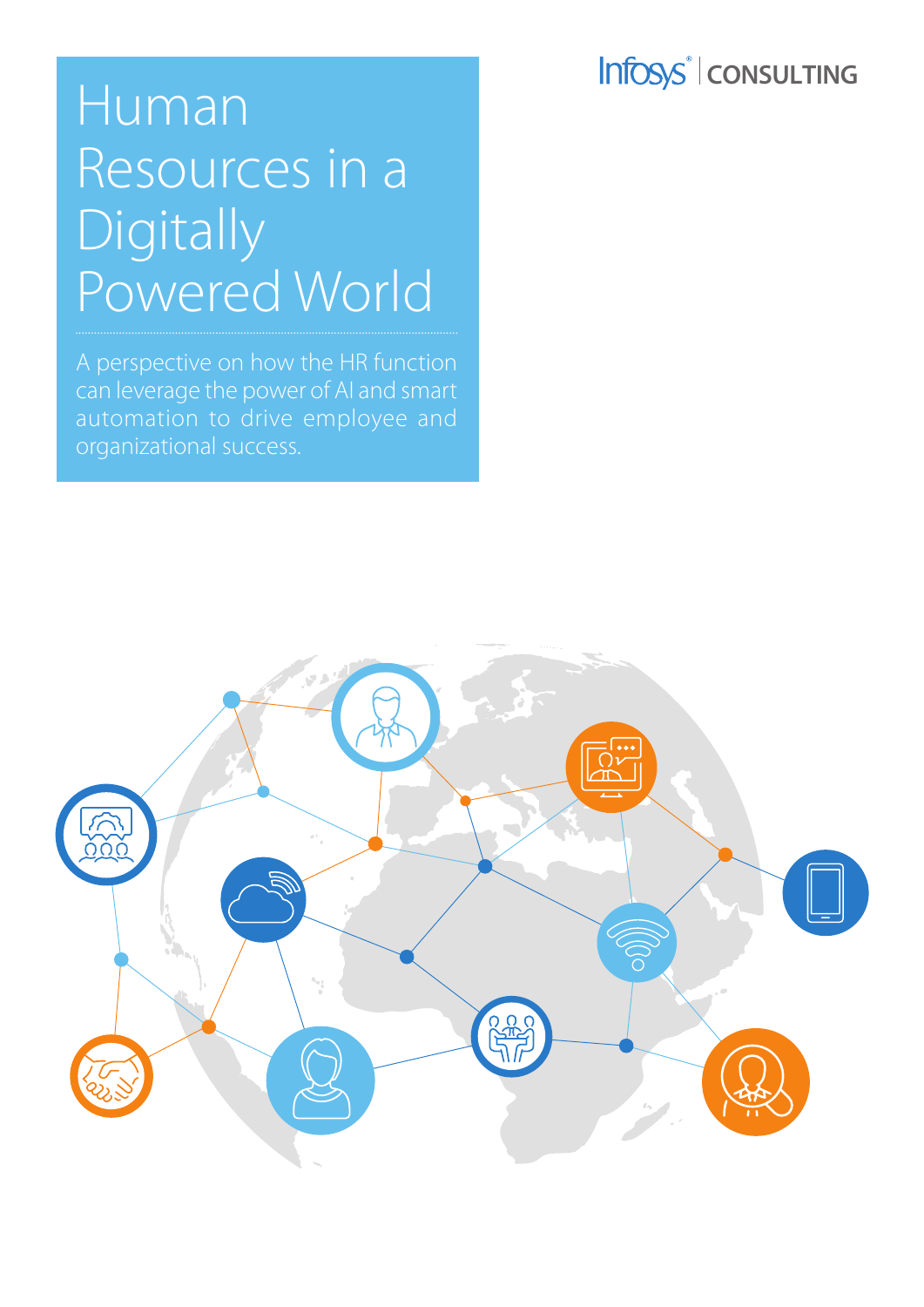### We Live in a Technology-Driven **World**

Elements of artificial intelligence (AI) have fast permeated the world around us, from the home and car to shopping and banking. In fact, it has become so commonplace that the average person no longer views such advances as AI at all, or even technology, but simply how best-in-class products and services function today. With the evolving demands of today's consumer, along with the elevated expectations of what the tech-savvy knowledge worker has become accustomed to, it's clear that a technology-powered world is here to stay.

With this rapid development, the world of work is experiencing a radical make-over, led in large part by organizations' unrelenting appetite for innovation and competitive advantage. This is driving corporate leaders to rethink new and unique ways to maximize the talents and capabilities of their workforce in this digital-driven age.

Technology and the markets are moving at lightning speed. The companies that get it right have the potential to have a clear market leadership role and an employer-of-choice brand, while the ones that fail to embrace automation and technology – in a human-centric way – risk becoming obsolete in a very short time. We will explore these themes in more detail through this point-of-view.



"Human resources is about PEOPLE, and people are not simple, as they have multiple vectors like cultures and mindsets. How AI can contribute with meaningful insights and decision-making in this 'complicated and multi-dimensional space' will be an evolution in  $itself"$ 

#### Arun Sundar

Chief Strategy Officer, TrustSphere Chairman, Asia Analytics Alliance (A special interest group of Asia Cloud Computing Association)

### An Opportunity Anchored in Data

Business leaders constantly talk about gathering and mining deeper levels of customer data for insights that can drive incremental revenue opportunities. Less frequently do we hear this conversation in the context of an organization's workforce. In our view, this is perhaps even more important, as insights around efficiency, productivity, talent engagement and satisfaction levels, to name a few, are critical drivers of a firm's health and potential. These are often the difference between a good and great organization.

Just ask some of the "employer of choice" top rated firms year in and year out – Google, Microsoft, Apple, Diamler, IBM, LG and Siemens. Correlate this to their annual stock performance and market capitalization, and the picture becomes clear: a strong HR-led culture is a primary enabler to performance, and this can only happen through data, innovation and an unrelenting appetite to empower people to do more.

#### So what is AI in a Human Resources Context?

Data and analytics, coupled with AI and process optimization solutions, can bring tremendous benefits across the employee lifecycle – from recruitment, employee management, compensation and benefits determination, to performance reviews, training and development. The exciting potential of this means workers across all spectrums of the skill set should be relied on more in the future as "business partners" and "thinkers", rather than simply workers overburdened by administrative and other manual, time-consuming tasks.

In simple terms, AI applied to the world of work presents a number of exciting possibilities, but in simplest terms, it can be viewed as a set of technologies that can gather and analyze large volumes of data, automate and streamline key business processes, (especially repetitive, high-volume ones) and distill unique insights from a number of disparate sources.

Artificial intelligence can create efficiencies at scale, and is the anchor to much of the new technologies organizations are fast embracing.

### Trends in HR Technology

A number of key developments are impacting today's HR function – and this is creating a huge white space in new technologies that can benefit the organization – and worker – be it in the form of greater efficiency gains or simply a happier and more engaged workforce.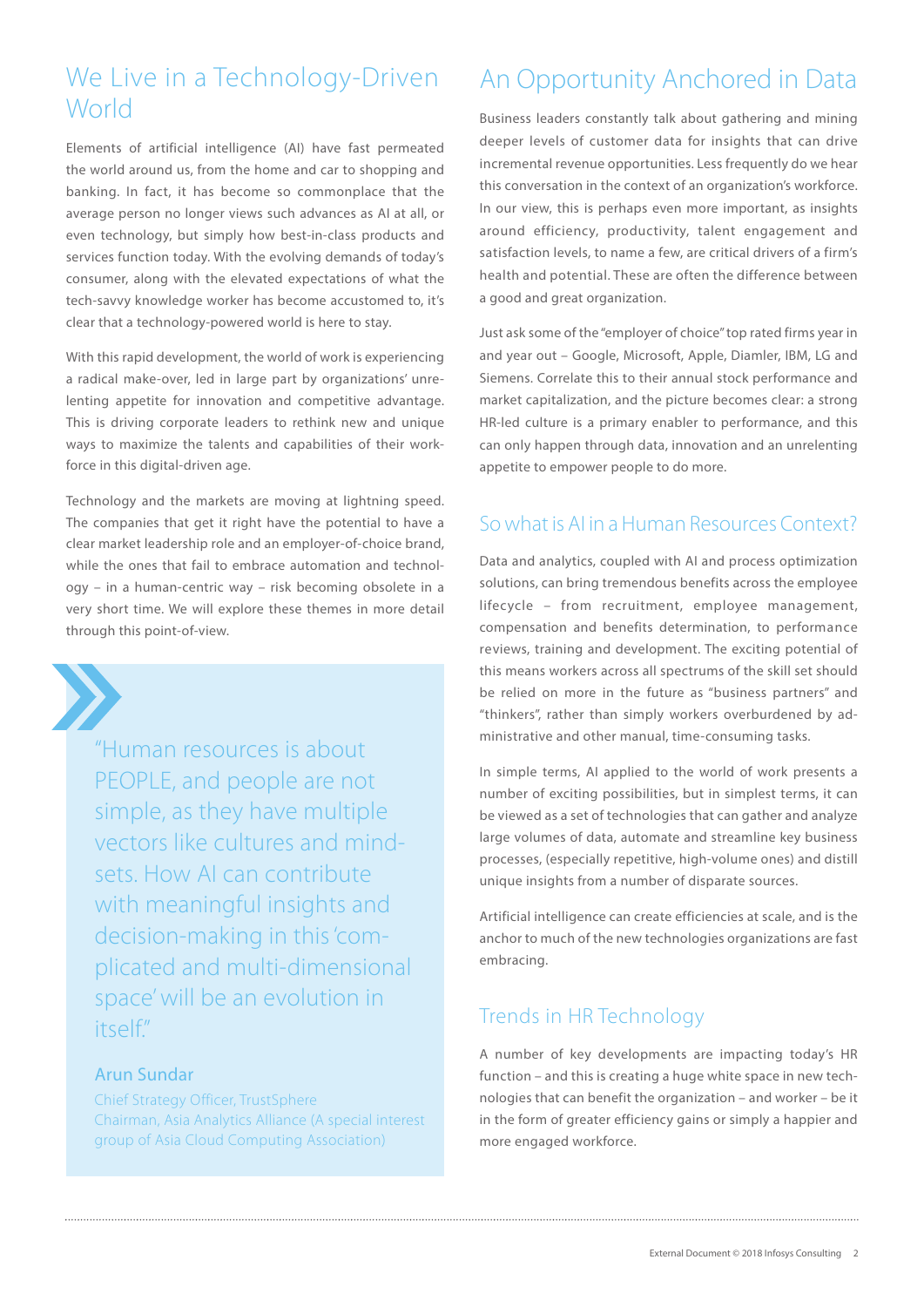First, tools that enable continuous monitoring of performance are coming to the fore. A formal review every six months is becoming obsolete. Providing employees with one interface that they can access whenever, wherever, on any device, is increasingly the path many organizations are choosing to take.

With companies encompassing one data model to enable real-time KPIs to track and monitor performance, many of the laborious tasks will become redundant and the process will become increasingly more streamlined and automated. Real-time talent management will continue to blossom as companies evolve in today's digital age.

To further this, utilizing analytics and data in intelligent ways will continue to shape employee management in the future. Tools that enable relevant data to be collected and shared between departments, with ease and consistency, will become commonplace.

All of these aforementioned points leads naturally to the basic level of sophistication today's worker expects. Most employees are now extremely tech-savvy and expect a seamless, unique experience on a day-to-day basis. The workforce will increasingly comprise more millennials – meaning that organizations need to constantly invent new ways to engage their employees as a new generation of workers simply expect cutting-edge technology to support them in their job. This will be the difference in attracting top talent from the market – and harnessing it as a firm's greatest asset.

### Can AI Really Revolutionize the HR Landscape?

It's clear that new disruptive technologies are having a profound impact on the HR landscape – and thus on how organizations design new business processes and customer experiences.

AI can be utilized to speed up workflows in many other ways and create better experiences for customers and employees. The potential of these new capabilities, which we will explore more, aims to amplify the potential of workers by reducing repetitive, time-consuming tasks and thus leaving more time for higher-value work.

#### More Efficient Recruitment

Recruiting teams can realize significant efficiency gains by automating certain processes in their work areas. For example, manual screening of resumes can be one of the most time consuming parts of the HR process, particularly when up to 85% of resumes received are often deemed unqualified.

Resume screening and candidate shortlisting can realize considerable gains when smart technology can be applied to a specific part of the value chain – translating into a vast reduction in time-to-hire, which in turn can yield cost savings and productivity gains in staff. The automation of candidate screening can also reduce bias, which inevitably creeps through in human selection around age, race, sex and demographic-related information.

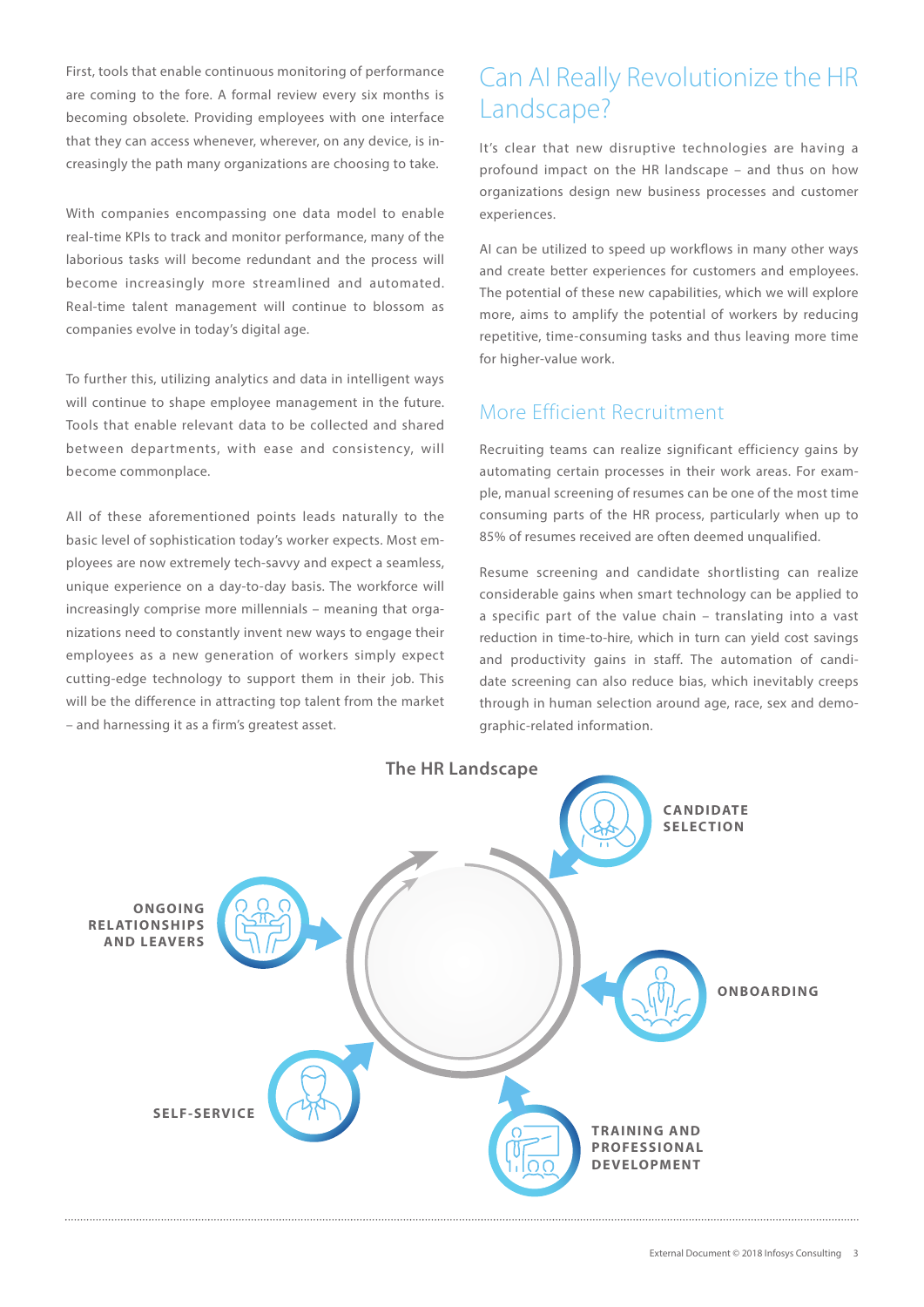### Intelligent Screening Software

Automation of resume screening is just starting to gain momentum. Intelligent software uses machine learning on an existing resume database to learn which candidates can progress to become successful or unsuccessful employees based on tenure, performance and churn. Such capabilities can also learn about the talent and skills required to be successful in specific roles, and apply this knowledge to shortlisted candidates for future positions.

A candidate's profile can be enriched by supplementing it with public data sources, such as social media profiles, in order to provide a more holistic overview of the potential employee. Imagine leveraging an individual's social media activities (beyond just LinkedIn) to determine – socially and behaviorally – if there is alignment to the organization's culture. This is the future of intelligent screening.

#### Digital Interviews

Interview software is a burgeoning space, and with today's integration capabilities, online interviews incorporate various pieces of information in order to assess job candidates and best match them to roles. It can also significantly lower the time needed to assess an applicant, and even lower travel costs.

Erica Hill, managing editor at HireVue, believes that AI can speed up the assessment of job candidates without sacrificing the quality of a hire. It can turn a 15-minute video of an interviewee into a set of 20,000 data points on intonation, facial movements and word choices to assess candidates.



Cost-per-screen reduced by 75%, revenue per employee improved by 4%, and turnover decreased by 35%.

Ideal: AI for recruitment: A definitive guide for HR professionals

**Glider** – Assesses candidate skill sets through sophisticated algorithms.



**ITS Recruitment Agency - Analyzes candidate** suitability for job listings for clients through AI.



**Ideal Recruitment Platform** – Increases recruitment efficiency with AI, citing a 3X increase in hires per recruiter.

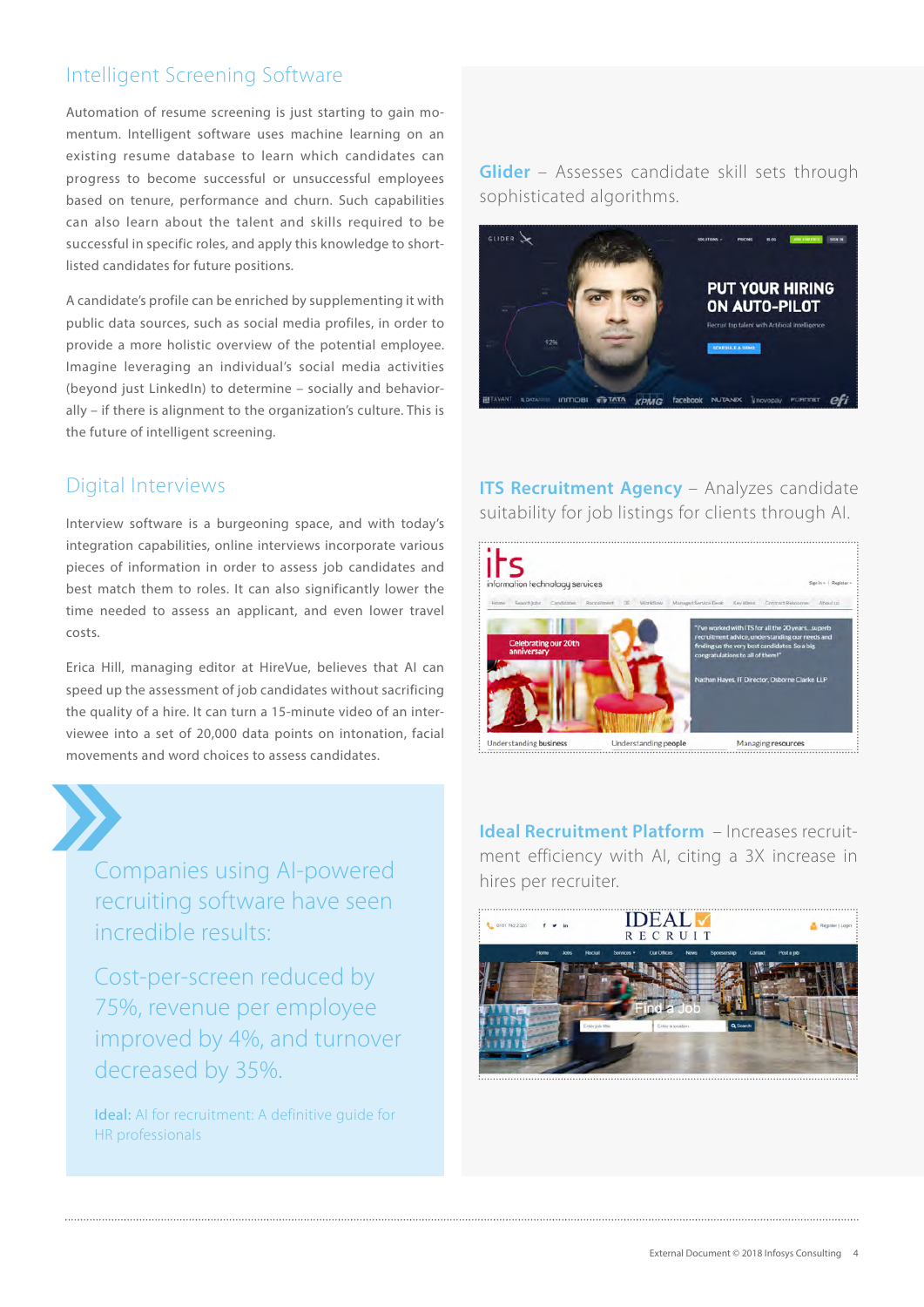#### Interactive On-boarding

Intelligent bots will replace all the basic, mundane tasks that HR staff deal with during the on-boarding process so that new employees have a fully functioning, autonomous HR guide on hand whenever they need it. These tools can create new employee profiles and provide pertinent information that is specifically relevant to that individual.

Imagine an employee joins on day 1 and downloads their "online buddy", which guides them through the entire on-boarding process. The bot provides voice-controlled assistance and helps in query resolution, which allows the new employee to ask "basic" questions that they would otherwise feel embarrassed to ask their new employer. The tool updates the new joiner on the status of their induction and captures feedback to provide updates to key stakeholders.

We are witnessing a burgeoning usage of these new technologies that provides innovative ways to connect with an organization's workforce, especially the millennial generation. Companies are discovering the importance of how these innovations can play a frictionless role in attracting, on-boarding and retaining a new generation of talent.



"Companies who have employed AI-based learning technology have seen a 32% increase in employee productivity and a 43% increase in retention."

George Elfond

CEO, Rallyware workforce engagement platform

#### Training and Development

The augmentation of learning and development may be where AI can have the greatest impact for the individual and the organization. Utilizing new capabilities for training and coaching can provide a truly personalized and customized session for employees, in which learning experiences fit each employee's personal needs, learning style, retention speed and even interests. Sophisticated tools learn what works best and can introduce individually-tailored, customized training programs to foster development, but also personal engagement in the company.

Online classes are just the start – an intelligent L&D capability will know what pace the student is learning, and inserts like a video or quiz can make the content more engaging. This 'adaptive learning' enables employees to master all areas of key topics before moving on and offers more tailored curriculum based on the individual.

In the past, performance data was a snapshot in time, often captured annually. But now, most data is electronically inputted frequently through a performance management system to track an employee over time. Feedback and insights could be instantaneously analyzed to help managers proactively act in real-time as situations warrant.

**CoachBot** – A Virtual coach that asks team members about their style of working and challenges.



**Joonko** – A personal AI-powered diversity and inclusion coach.

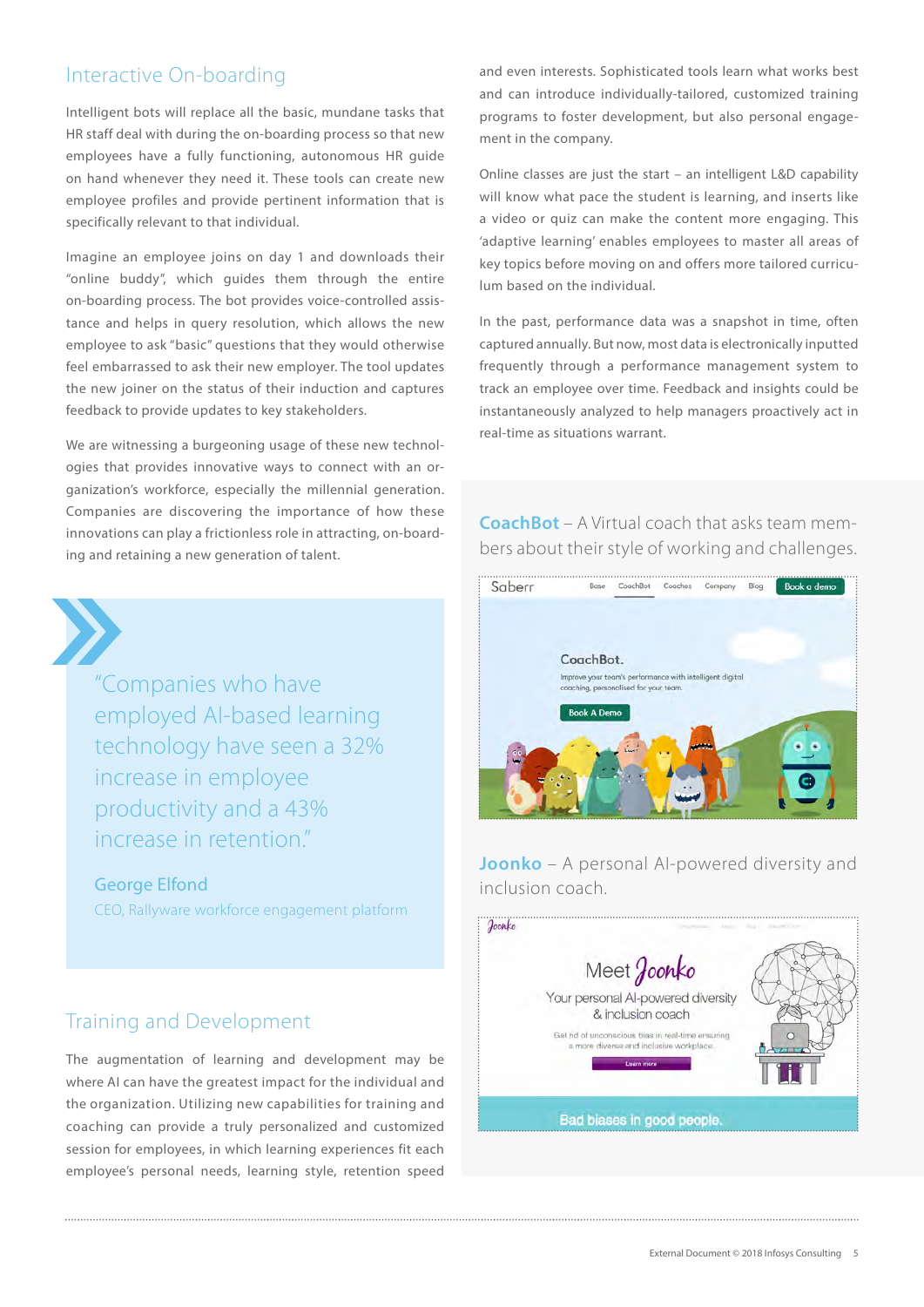### Employee Self-Service

HR teams are inundated with recurrent questions from employees, which can easily be automated by tools like a chatbot, freeing up an HR manager or generalist's time to engage effectively and efficiently with employees on important topics.

New developing capabilities utilizing robotic process automation (RPA) can automate a number of complex, rule-based transactions. This includes manual and repetitive tasks such as payroll, control points, validation and absence, along with allocation or de-allocation of workforce and resources. Automated systems can study huge data and extract required information, predict trends and patterns, and present it as simple reports for managers.

**x.ai** – A virtual assistant that automates the process of scheduling meetings for teams.



**JOBOTI** – A virtual HR assistant for common Q&As.



In addition, a unified knowledge base solution can help the HR support team find the right source of information across several data sources (Sharepoint, Yammer, Workday, SAP, etc.), providing an accessible, user-centric dashboard for questions that cannot be efficiently answered by a chatbot.

Leveraging the greater potential of big data automation can improve overall team efficiency, thus enabling key HR team members to focus on higher value activities.

#### Ongoing Relationship Management

Predictive analytics in HR utilizing AI can provide unique insights for managers. Leveraging employee data, trends and sentiment analysis can enable a leader to predict potential flight risks (before it's a lost cause) to take corrective actions long in advance.

To absorb the impact of disruption of jobs in the future, HR executives will need to redefine what progression looks like in the organization and embrace a more flexible approach to career development amongst their employees. Talent management will emerge as the most important function to ensure employees are coached properly through this impending transition.

**Afiniti** – Continuously scans enterprise 'big data' on voice, chat, web and email interactions to discover effective behavior patterns.

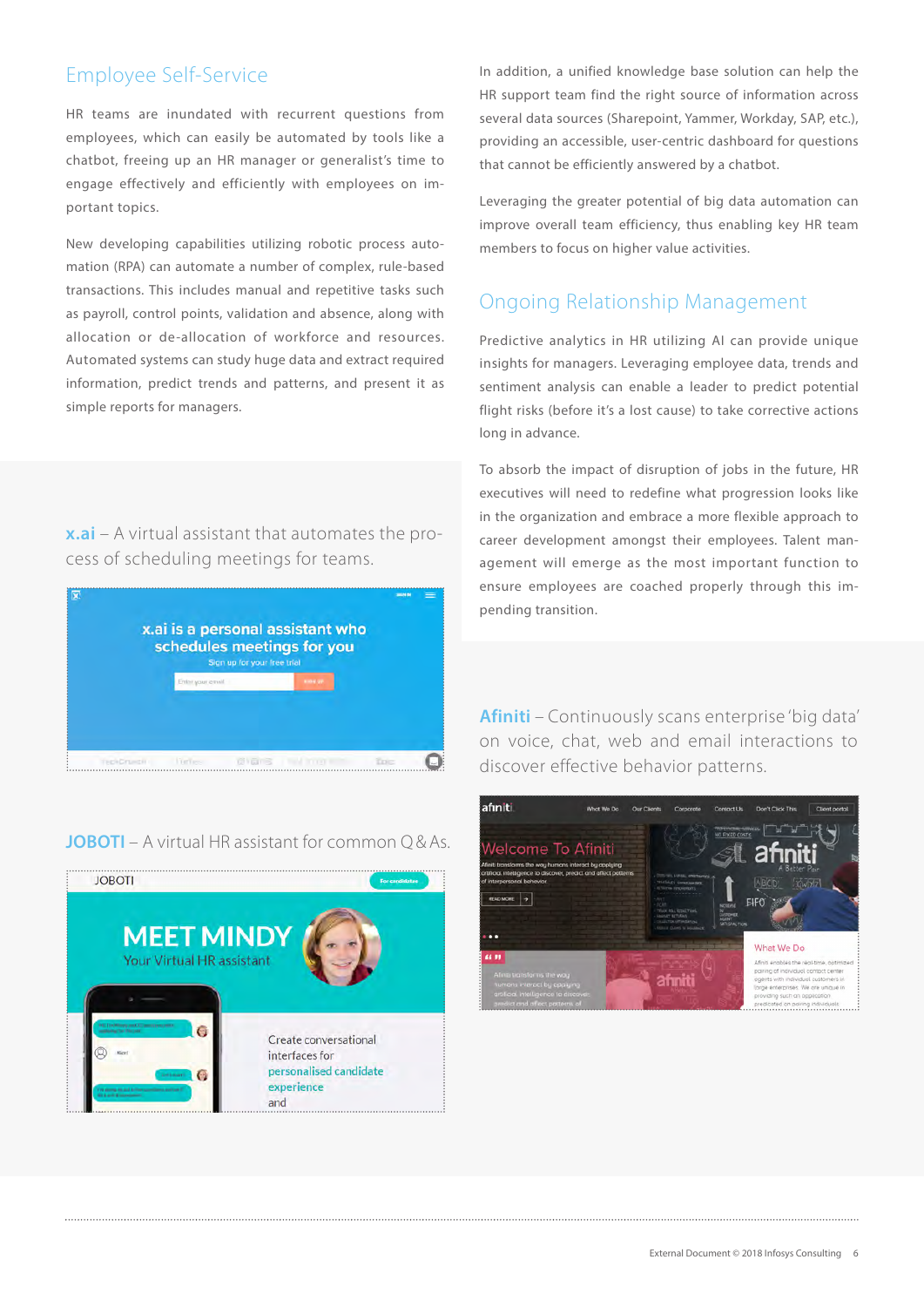### A Symbiotic Relationship Between Worker and Technology

The power of technology is growing dramatically as the world around us rapidly becomes more digital. Technology needs to become a trusted partner at work, augmenting and supporting an individual's role in a smart way so that an organization's valued knowledge workers can continue to focus on the 'human' tasks of the job.

Big data and analytics will enable learning and development to be more customized, cheaper and more abundant, in a system that can manage more employees. Algorithms will continue to replace some of the more admin-based roles that exist today. This will require a constant reskilling and upskilling in the workforce – but one that can truly enrich the employee and provide them with a better platform for growth and engagement in the years to come.

Finally, an organization's own people need to be included in the journey from the offset when leaders set out to identify how to create large-scale process efficiencies in the organization – so that their most-valued employees have a sense of ownership and commitment.

AI will inevitably augment HR roles, with machines working together alongside the HR employee. We see this revolution bringing in a world of greater opportunity for organizations and workers alike to achieve more and realize the full possibilities of smart automation.

### About Infosys Consulting

We are a global advisor enabling organizations to reimagine their future and create sustainable value leveraging disruptive technologies. And as part of technology leader Infosys, we have access to a global network and delivery capability of 200,000 professionals that help our consultants implement at scale. To see our ideas in action, please visit **[InfosysConsultingInsights.com.](http://www.InfosysConsultingInsights.com)**